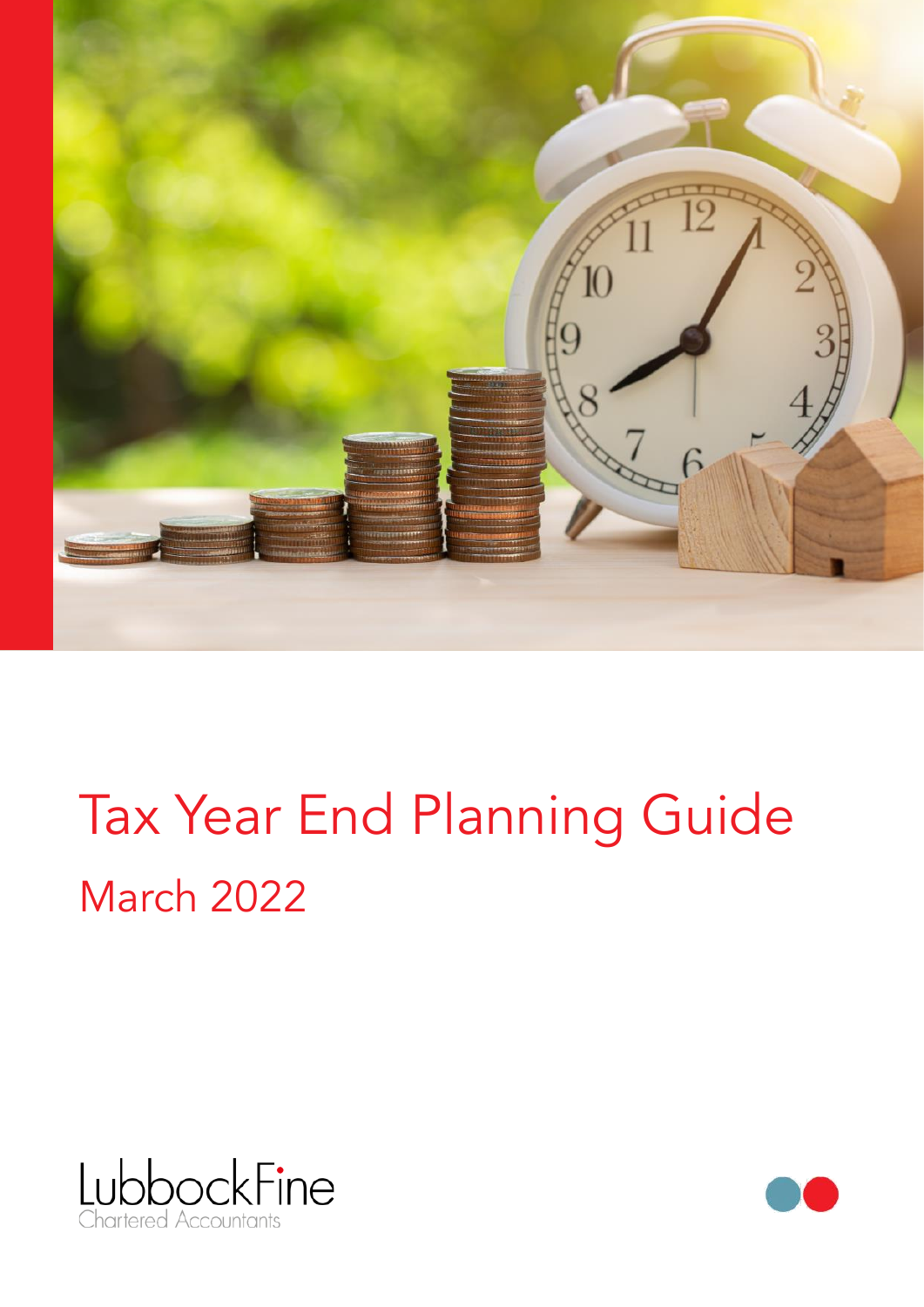### **Contents**

| Introduction                                  | 3  |
|-----------------------------------------------|----|
| Key changes from 6 April 2022                 | 3  |
| Planning areas for business owners            | 3  |
| Planning areas for property owners            | 5  |
| Tax and the family                            |    |
| Pensions, savings and investments             | 10 |
| Planning areas for Non-UK domiciled taxpayers | 11 |
| Get in touch                                  | 12 |



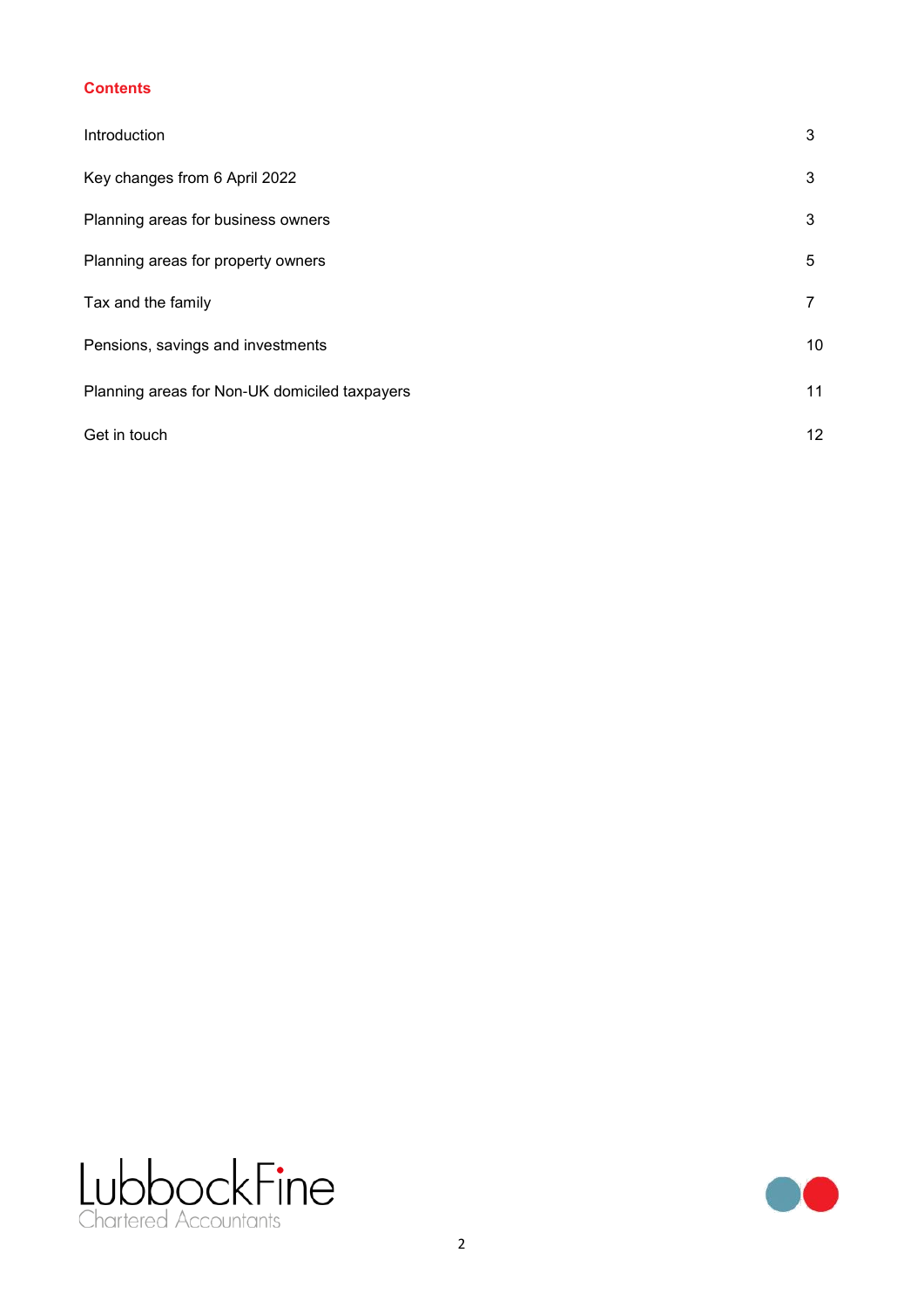### <span id="page-2-0"></span>**Introduction**

With the end of the tax year rapidly approaching, now is an ideal time to review your tax position and ensure that your finances are structured as efficiently as possible.

In this guide, we'll summarise the key areas to consider and offer tips to help you plan your next steps.

Following increased government spending during COVID-19, we have seen the first step to increase the tax take in response with increases in National Insurance Contribution ('NICs') and dividend tax rates from April 2022. As always, we recommend seeking advice to ensure that you are well placed for the future.

Please note: In this document, the term "spouse" also refers to a registered civil partner. 2021/22 rates and allowances have been used unless stated otherwise.

### **Key changes from 6 April 2022**

Recent tax changes have been primarily focused on relief measures for the COVID-19 pandemic, other than the following key changes that come into effect from 6 April 2022:

1. National Insurance rates for employers, employees and the self-employed will all rise by 1.25%, as a forerunner to the introduction of the Health and Social Care Levy from April 2023

2. Dividend tax rates are also set to rise by 1.25%. The dividend allowance of £2,000 remains unchanged

We look at the impact of these changes and other options that may be relevant for different groups below.

### Tip

Given these changes, consideration should be given to accelerating income, salary/bonuses or dividend payments by 5 April 2022 to take advantage of the current lower rates.

### **Planning areas for business owners**

Shareholders of businesses operated as companies often have a fair amount of flexibility on how they extract funds for their personal use.

### **Using the personal allowance**

Making use of the Personal Allowance ('PA') is always prudent. It can be especially beneficial where an individual has no other taxable income and has perhaps routinely carried out work for the business on an informal basis in the past.

Salaries paid at a level realistically reflecting the duties carried out and made for the purposes of the business will also attract a corporation tax deduction. Care will be needed to set a salary at an optimal level with regard to National Insurance thresholds. National Minimum/Living Wage requirements and pensions auto-enrolment may also need consideration. Payment to a family member may be possible but should be formally recorded (so not through the Director's loan account), and be a fair reflection for the work undertaken.

The PA is reduced where total income is over £100,000 by £1 for every £2 of income above this limit. In other words, the PA will fall away completely if your income exceeds £125,140, making the income tax rate between £100,000 and £125,140 a staggering 60%.

### **Using dividends**

Dividend payment has traditionally been part of the profit extraction strategy for director-shareholders. Most family companies will pay directors a minimal salary, preserving state pension entitlement but below the threshold at which National Insurance Contributions (NICs) are due. The balance is then extracted as dividends. The saving in NICs here can be considerable.

Taken in conjunction with the Dividend Allowance (£2,000 for 2021/22) this can be very favourable. However remember that dividends are paid out of the company's post tax profit liable to corporation tax at a rate of 19%.



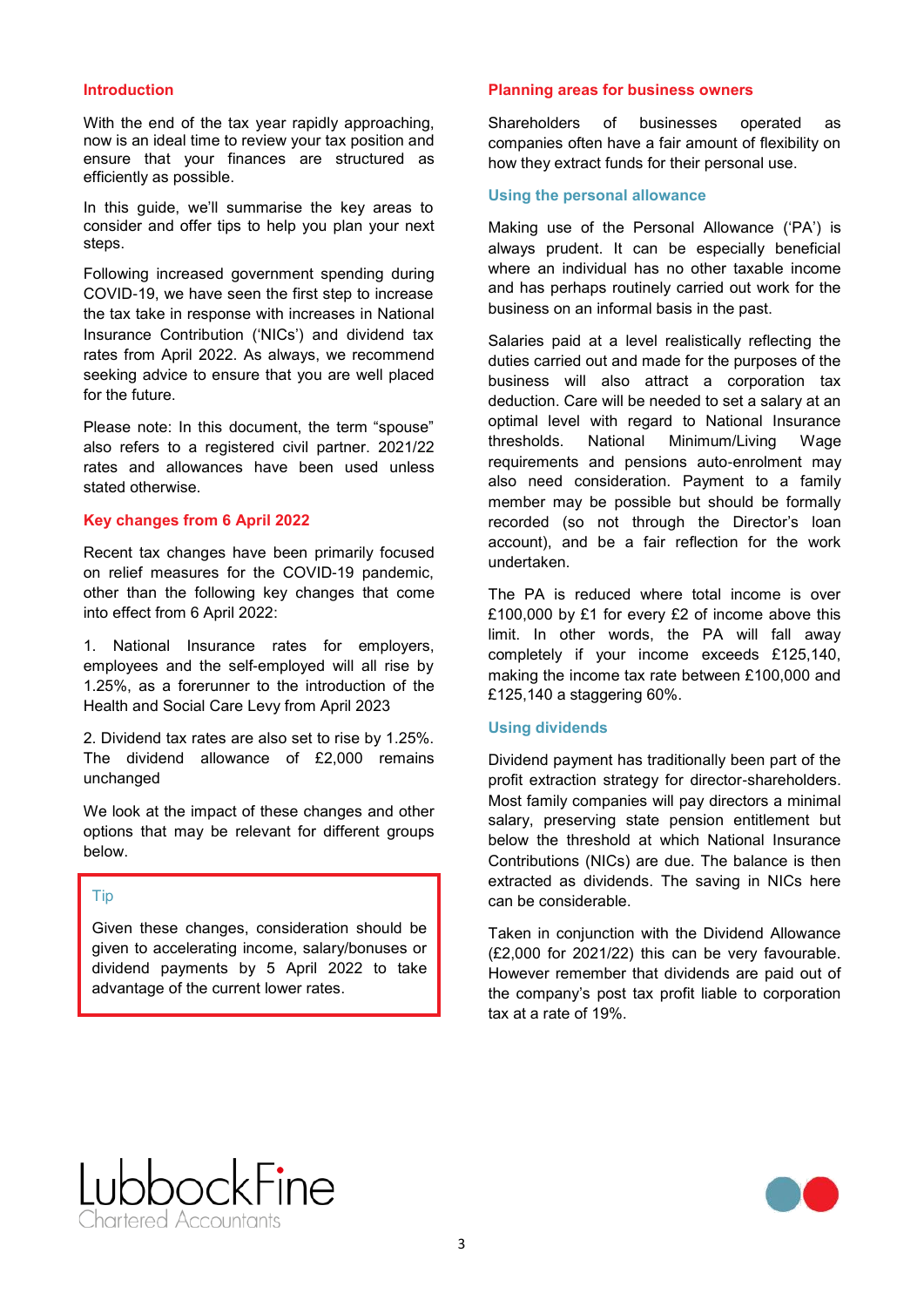Dividends, of course, have their own tax treatment. In 2021/22, the tax rate on dividends is 7.5% for basic rate taxpayers; 32.5% for higher rate taxpayers; and 38.1% for additional rate taxpayers. From 6 April 2022, these rates increase to 8.75%, 33.75% and 39.35%.

### Tip

Where possible, there will often be a clear benefit to accelerating salary or dividends to before 6 April 2022, when NIC (employee and employer) and dividend tax rates will all increase by 1.25%.

For example, you could pay a higher dividend before 5 April 2022 to benefit from the lower rates and only suffer the PA tapering in one year, then bring your income back down below £100,000 for future years.

### **Company pension contributions**

Where they form part of a justifiable total remuneration package, a company can obtain tax relief on employer contributions for the business owner or family members working in the business. Whether it is preferable to make such employer contributions or extract dividends to fund personal pensions will depend on an individual's complete circumstances.

### Tip

It is always sensible to review your future plans for the company and consider the likely tax implications of a future sale or transfer to the next generation.

Don't forget to consider whether your shares could qualify for valuable reliefs (such as Entrepreneur's Relief - now called Business Asset Disposal Relief - or Business Relief from IHT) or whether other planning may be beneficial. We have the expertise to guide you through the options.



### **Directors' loans**

In many family companies, director shareholders have 'loan' advances from the company. Essentially a director's loan is any money received from the company that is not salary, dividend, repayment of expenses, or money you have previously paid into/lent to the company.

This can simply be personal expenses paid by the company, but such monies are accounted for via a 'director's loan account' with the company.

At the year end, the tax position for both company and director depends on whether the loan account is overdrawn (they owe the company money) or whether the account is in credit.

### **Tax charge on the company**

A temporary tax charge on the company will arise where the overdrawn balance at the end of the accounting period is still outstanding nine months later. The charge is equal to 32.5% (rising to 33.75% for new loans from April 2022), the logic being this would be the typical rate payable by the individual had the director's loan been cleared by dividend.



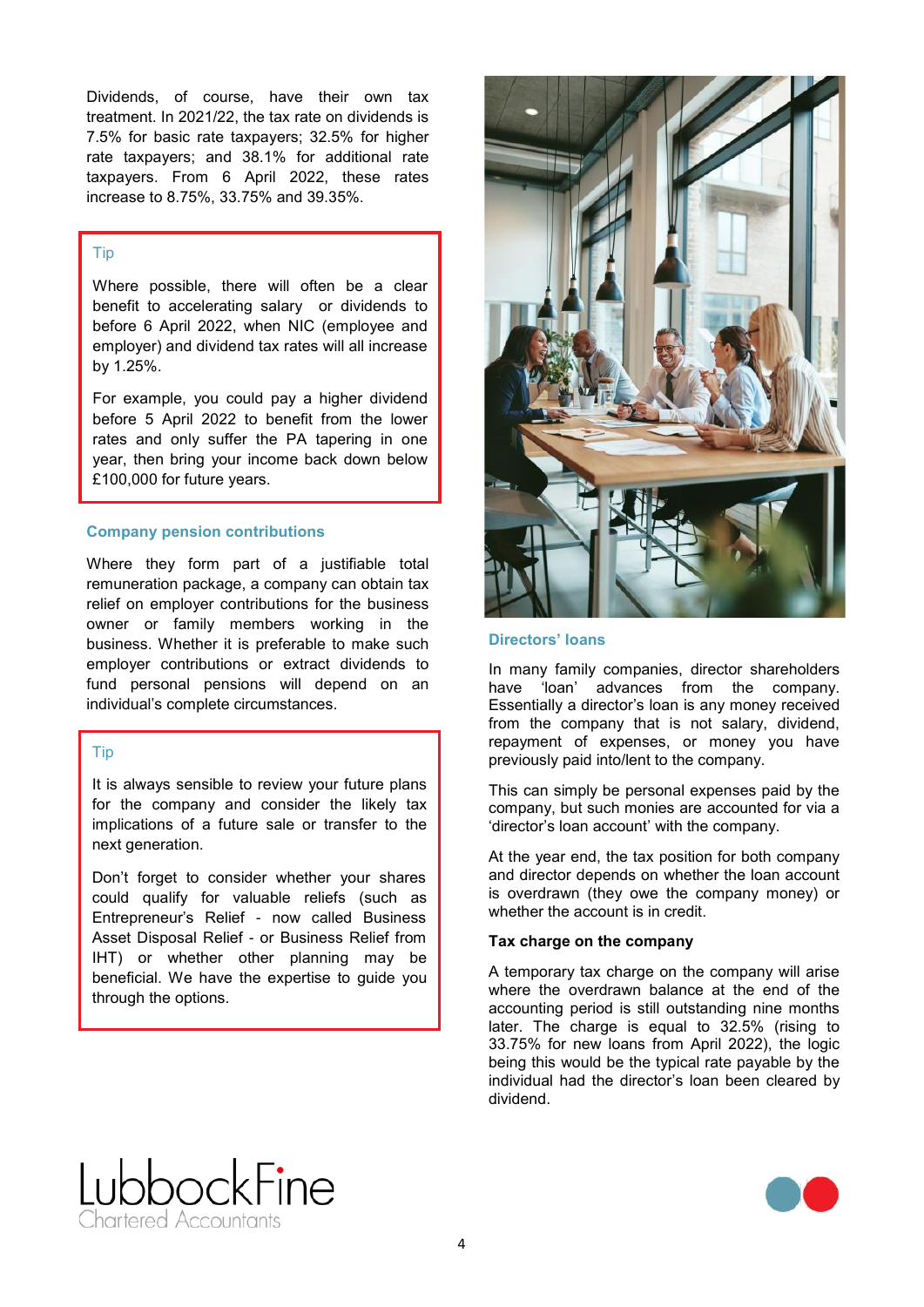<span id="page-4-0"></span>After the loan is repaid to the company, the company can reclaim the temporary tax charge from HMRC. The timing here is essential as potentially the company could have to wait up to 21 months to get this repaid after the loan is refunded.

Anti-avoidance provisions exist to prevent loans being manipulated by, for example, being repaid just before the company year end (or just before the 9 month date), only for a new loan to be advanced shortly afterwards. This would not apply where there is a genuine repayment through the award of a valid bonus or dividend.

HMRC is taking an increasingly firm line in this area so if you are concerned about whether the tax charge could apply to your company, we can advise you.

### **Beneficial loans**

Whilst the company has nine months from the end of its accounting period to clear overdrawn loan accounts to avoid the above charge, the window to avoid a beneficial loan charge is not so favourable.

Under the benefits-in-kind regime, a tax charge is applied on the director if a "cheap or interest-free loan" is provided to them. The charge arises at HMRC's 'official rate of interest' (currently 2%) and is reported on a form P11D where the loan is more than £10,000 and is outstanding for more than a month.

A company can avoid such a charge if interest is charged by the company on the overdrawn loan balance at a rate equal or higher than the official rate of interest. The interest must, however, be actually paid by the director.

### **Interest on shareholder loans to the company**

Conversely, where a director or shareholder has a "credit" loan balance – i.e. has injected cash into the company, it might be tax efficient to charge a suitable rate of interest on these funds and ensure that this interest is paid each year.

Normally this would be a deductible expense for the company and so can be more tax efficient than declaring a dividend or bonus. Further tax efficiency may be available where the savings allowance or starting rate bands are unused. However, the company would need to withhold basic rate income tax at source which would be paid over to HMRC via the CT61 procedure.

### **Sole traders and partnerships**

With the increase in NIC rates from April 2022, unincorporated business may usefully be able to accelerate the recognition of profits by changing their year-end to 5 April or 31 March 2022 (for instance where profits have grown so that the 'overlap relief' carried forward from the early years of trading is relatively small).

This would, however, remove the possibility of taking advantage of transitional rules planned to coincide with the introduction of Making Tax Digital for income tax from April 2024. Under these rules taxable profits for 2023/24 will include all profits realised up to 5 April 2024, with the tax on any increased profits recognised compared to the normal year-end being spread over five years. For instance, for a sole trader with a 30 April year end, this 'transitional profit' will represent the profits realised from 1 May 2023 to 5 April 2024, less any overlap relief available.

### **Planning areas for property owners**

Residential property landlords are continuing to feel the impact of the legislation introduced in 2017. The interest relief restrictions for individual landlords of residential property are now completely phased in. This means that the deductibility of finance costs such as mortgage interest, interest on loans to buy furnishings, or fees incurred taking out or repaying loans/ mortgages is now limited to tax relief at the basic rate of income tax, even if you are a higher rate or an additional rate taxpayer.





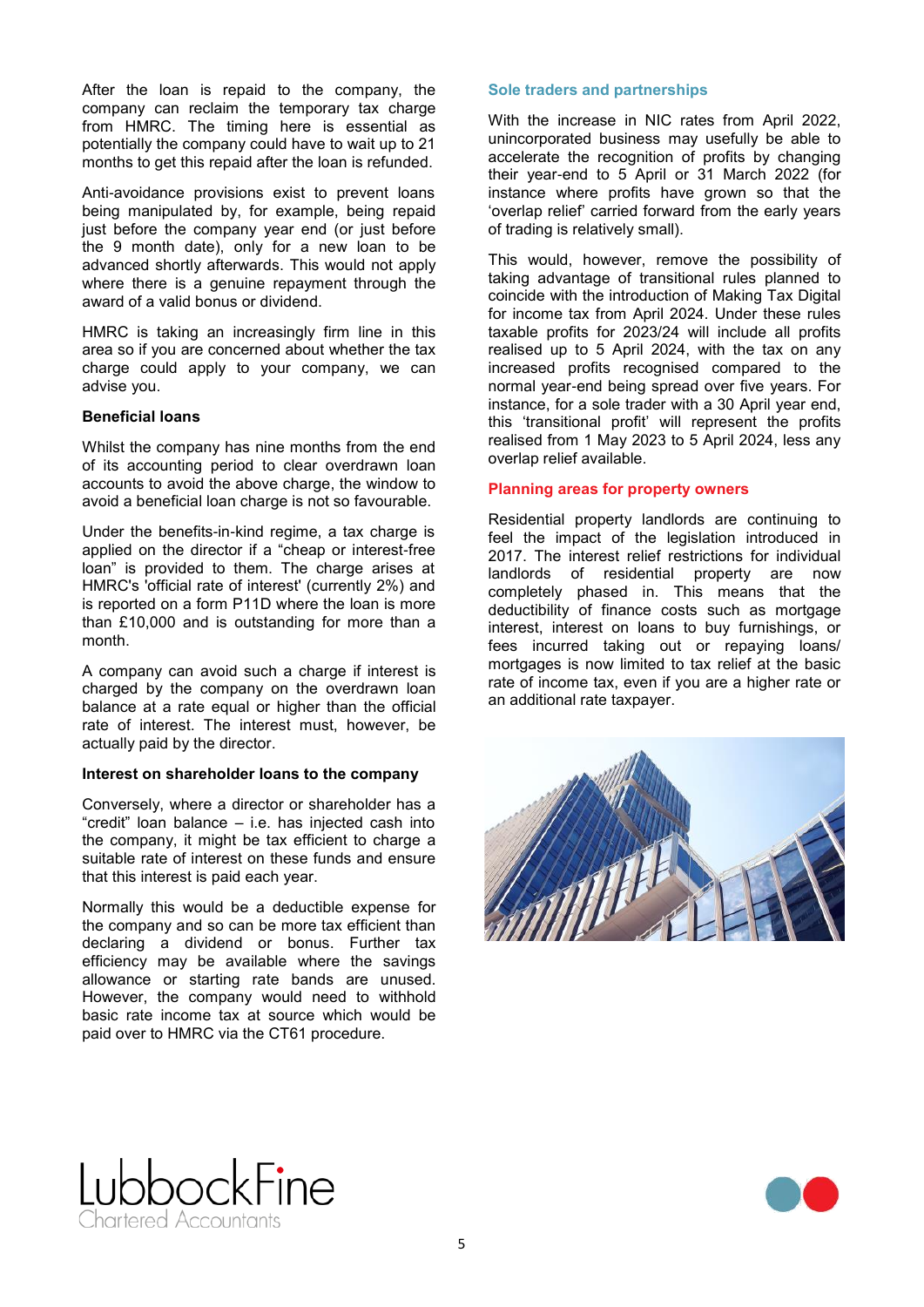### Tip

If the restrictions have affected you, you could consider transferring your property to a lower income spouse and taking advantage of their basic rate band or transferring ownership into a Limited Company.

There are, however, a number of factors to take into account if you want to do this, such as whether the property is mortgaged, and potential Stamp Duty Land Tax (SDLT) and Capital Gains Tax (CGT) implications. We can help you with

Care needs to be taken since these restrictions have had significant impact on the way landlords are taxed including pushing landlords into the higher rates of tax.

### **Tax on sale of residential property**

When a residential property is disposed, a Capital Gains Tax (CGT) return is required to be filed with HMRC and the CGT liability is to be paid over to HMRC. It was previously a requirement to file the return and pay the tax within 30 days of completion until this was extended to 60 days from completion for all disposals taking place after 27 October 2021.

A 60-day CGT return is not required if the disposal has not resulted in a capital gains tax liability, for example if:

- The disposal has resulted in a capital loss
- The gain (including other residential property gains occurring in the same tax year) is within the annual capital gains tax exemption (£12,300 for 2022/23)
- Reliefs are applicable to the disposal which reduces the taxable gain to nil
- Capital losses are available to be used against the gain to reduce it to nil, either from previous tax years or from disposals in the current tax year, before the completion date



this. There are slightly different rules for non-residents. Any non-resident disposing of a direct or indirect interest in UK residential property would similarly be required to complete the 60-day CGT return, even if no tax is payable.

> For both UK and non-UK residents, the disposals will still be declarable on an annual selfassessment tax return, but credit will be given for the CGT already paid.

> If you have recently disposed of residential property or are planning to do so in the near future, please contact us as immediately so the relatively short reporting window can be adhered to.

### **Tax when you sell your home**

When you sell your home, Principal Private Residence Relief (PPRR) means that any gain is usually exempt from CGT. However, this is a complicated area and problems can arise.

It is not uncommon for someone to own more than one property, perhaps because they regularly have to work away from 'home', or perhaps because they have a house in town and another in the country. PPRR only applies to one residence. So, if you have more than one property being used as a residence, an election can be made where you nominate one of your properties as the main residence. But note that strict time limits apply to when such an election can be made.

Periods of absence can cause problems. You may still qualify for PPRR even if you spend periods of time away from your main residence, but this depends on how long you are away and your reason for this absence. Additionally, there are special provisions for people who work elsewhere in the UK or abroad. We can offer guidance in this area.



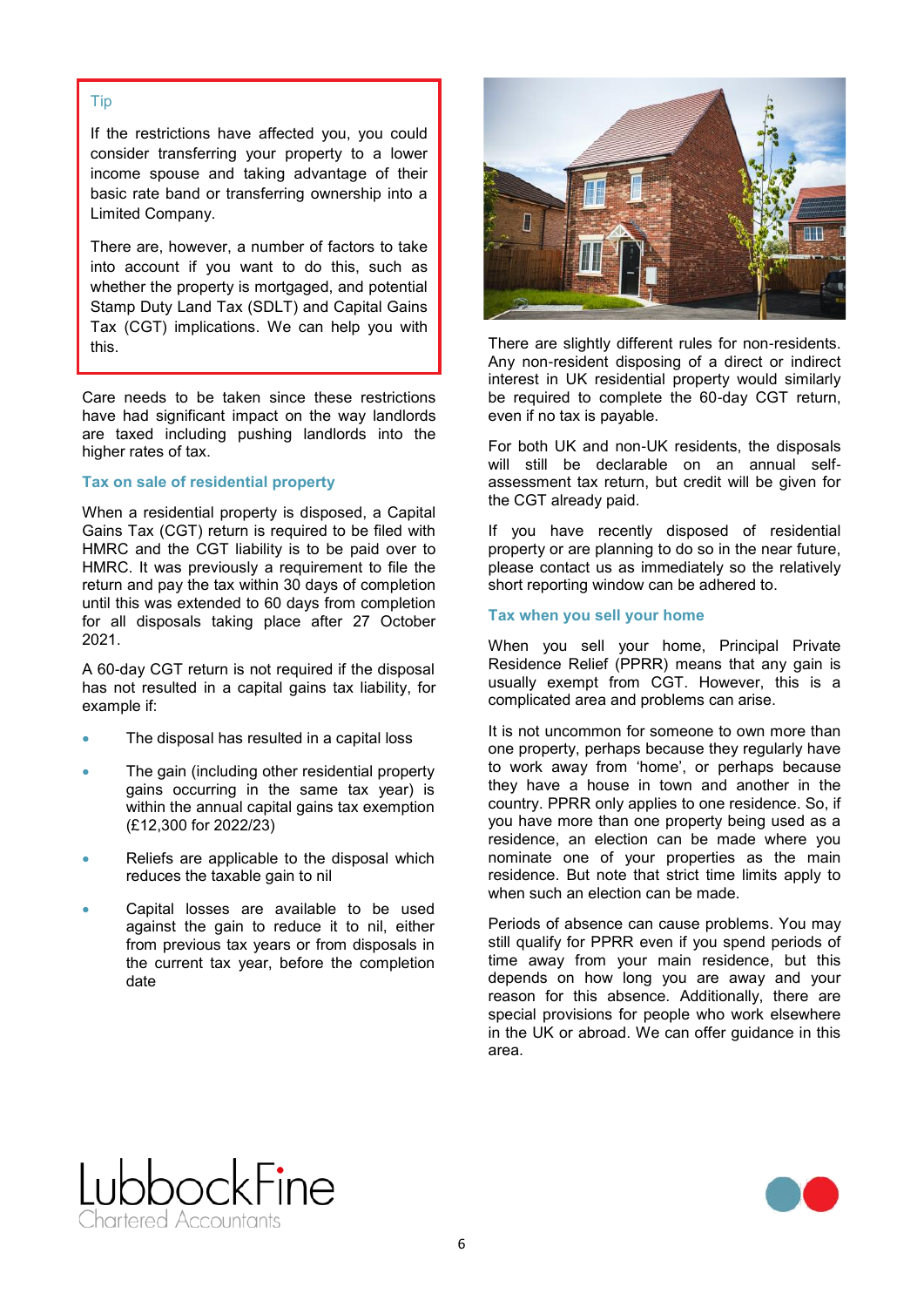<span id="page-6-0"></span>If there has been a time in which the property has been your only or main residence, special rules will apply to the final period of ownership. The final nine months of ownership will automatically qualify for CGT exemption, even if the taxpayer was living elsewhere. If the property owner is disabled or in long term care, this period is extended so that the final 36 months qualify.

### **Tax and the family**

Individuals and families should review their finances in the run up to the tax year end.

### **Tax efficiency**

As each spouse is taxed separately, tax planning can involve making best use of the Personal Allowance (PA); the starting and basic rate tax band; Savings Allowance (SA) and Dividend Allowance. The aim is to distribute income within the family to take maximum advantage of these rules. There is also the possibility of making outright and unconditional gifts of assets to distribute income more evenly. Sometimes a small alteration in timing can be very critical and make it possible for you to balance fluctuations of income between one year and the next.

### **Tax rates and bands—a reminder**

In the tax year 2021/22:

- The Personal Allowance (PA) is £12,570.
- The basic rate band is £37,700 for 2021/22.
- With the PA, the threshold at which taxpayers start paying higher rate tax is therefore at £50,270 for 2021/22.
- Additional rate tax is payable on taxable income above £150,000.
- Different rates apply to taxpayers who are resident in Scotland or Wales

### Tip

Transferring just £1,000 of savings income from a higher rate (40%) tax-paying spouse, who has used their PA in full, to a basic rate spouse with no other savings income, may save up to £400 a year.

## pbockFine nartered Accountants

### **Pension contributions**

Pension contributions made by 5 April 2022 can help reinstate your PA or bring you back within lower tax thresholds.

It is important, however, to have regard to the annual allowance and lifetime allowances, which are discussed further below.

In particular, you can utilise any unused annual allowance carried forward from the previous three years. You may therefore want to consider utilising any allowance carried forward from 2018/19 as it will be lost after 5 April 2022.

### **Children's savings**

A Junior ISA or Child Trust Fund (CTF) account offers tax free savings opportunities for children. UK resident children under the age of 18 who do not have a CTF can take advantage of the Junior ISA. In 2021/22, both CTF and Junior ISAs allow parents, other family members or friends to invest a total of £9,000 yearly in a tax-free fund. There are no government contributions and no access to the funds until the child reaches 18.

### **High Income Child Benefit Charge**

If you or your partner receive Child Benefit, it is important to remember that taxpayers with adjusted net income in excess of £50,000 during the tax year are liable to High Income Benefit Charge. If both partners have income above this level, the charge applies to the partner with the higher income.

The charge is 1% of the full Child Benefit award for every £100 of income between £50,000 and £60,000. Where income is more than £60,000, effectively all Child Benefit is lost. Of course, if you or your partner prefer not to pay the charge, you can elect not to receive Child Benefit at all.



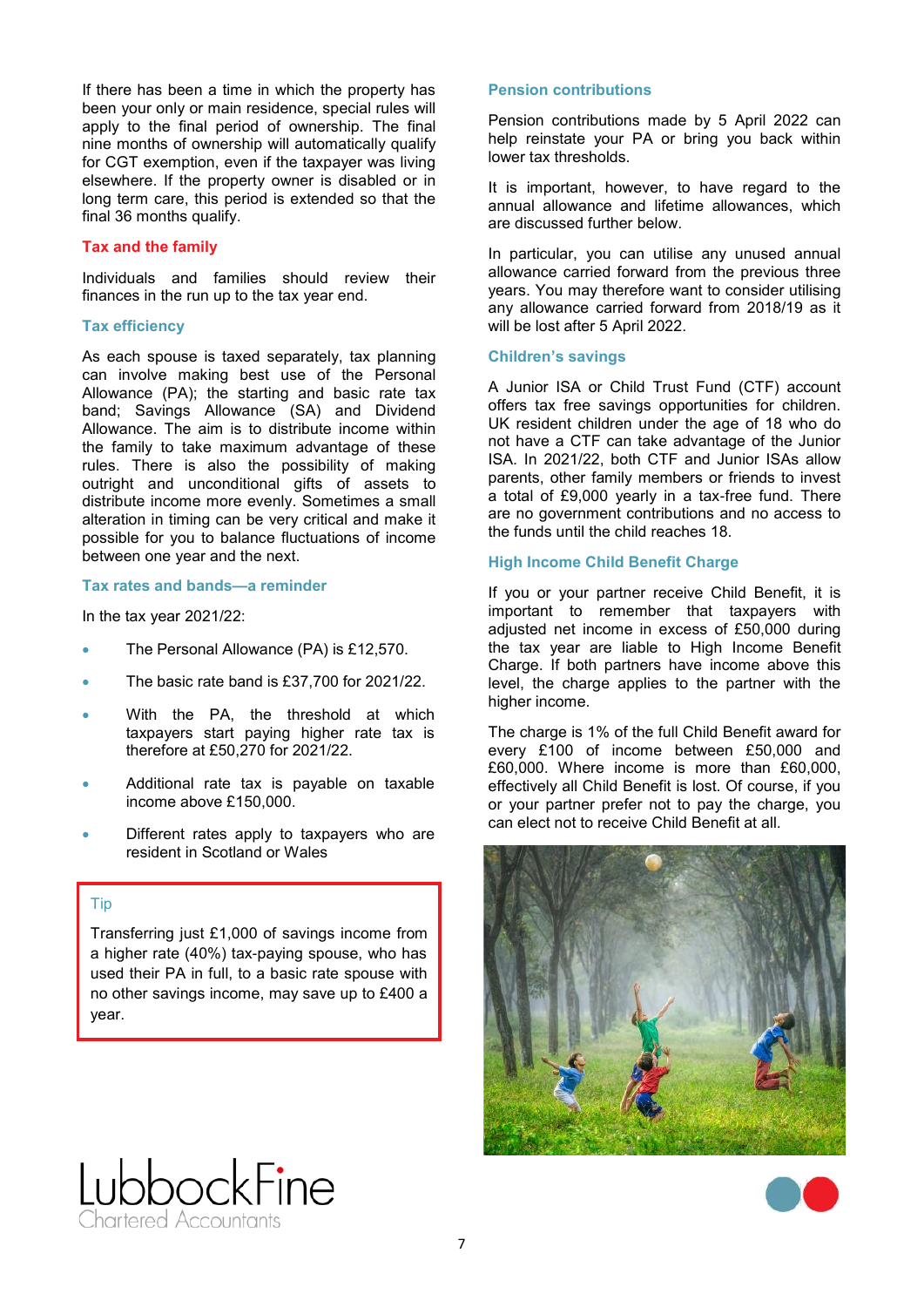If you become liable to the High Income Benefit Charge, it is up to you to notify HMRC - it is not something that HMRC will automatically set up. Since the partner liable to the charge is not necessarily the partner in receipt of the Child Benefit, potential problems can arise. For example, it is not uncommon for partners to be unaware of the exact level of each other's income and may be unaware of their duty to notify HMRC. There can also be problems if a marriage is breaking up, with ex-partners reluctant to share financial details.

Appropriate strategies to keep each parent's income below £50,000 can be considered here. If two parents have a combined income of £90,000 shared equally, the household can receive full Child Benefit. However, if one parent receives £60,000 of income and the other none, all Child Benefit is lost.

### **Children—using allowances and rate bands**

For tax purposes, children are treated independently. They have their own Personal Allowance and their own savings and basic rate tax band. They also have their own Capital Gains Tax (CGT) annual exemption. In some cases, there can be a tax saving by transferring income producing assets to a child. But note that when income is shifted from a parent to a minor child, any income in excess of £100 will still be taxed on the parent. So, it is not always possible to use a child's PA by means of a parent transferring income producing assets.

### Tip

There may be potential to divert income from grandparents or other relations, to take advantage of a child's PA. We can guide you through this.

### **Income from jointly-owned assets**

Any income arising from assets jointly owned by spouses is usually assumed to be shared equally for tax purposes. This is the case even if an asset is owned in unequal shares – unless an election is made to split the income in proportion to ownership. Dividend income from jointly-owned shares in 'close' companies (broadly speaking, companies owned by the directors or five or fewer people) is an exception. This is split according to actual ownership of the shares. This means that if, say, one spouse is entitled to 95% of the income from jointly owned shares, they pay tax on 95% of the dividends from the shares.

# If you work for yourself, you might consider

employing your spouse or taking them into partnership with you. This can redistribute income tax efficiently, and can be just as relevant for a property investment business producing rental income, as for a trade or profession. You must, however, take care in this area. HMRC is likely to scrutinise payments made to family members to check that they are commercially justifiable. It is also important that wages are actually paid, not just bookkeeping entries.

### **Marriage breakdown**

**Working together** 

Significant tax consequences can arise where there is a separation or divorce. The availability of tax allowances and transfers of assets between spouses are key areas for consideration.

Transferring assets between spouses can have CGT consequences unless the timing of transfers is carefully planned, which is not always possible. Where an asset is transferred between spouses who are living together, it is deemed to be transferred at a price giving rise to neither a gain nor a loss. This applies up to the end of the tax year in which marital separation occurs. Where a transfer takes place after the end of the tax year of separation, transactions are treated as taking place at market value. This potentially creates capital gains which may not qualify for deferral relief.

### Tip

If practical, couples separating during the tax year should consider transferring assets before 5 April 2022.





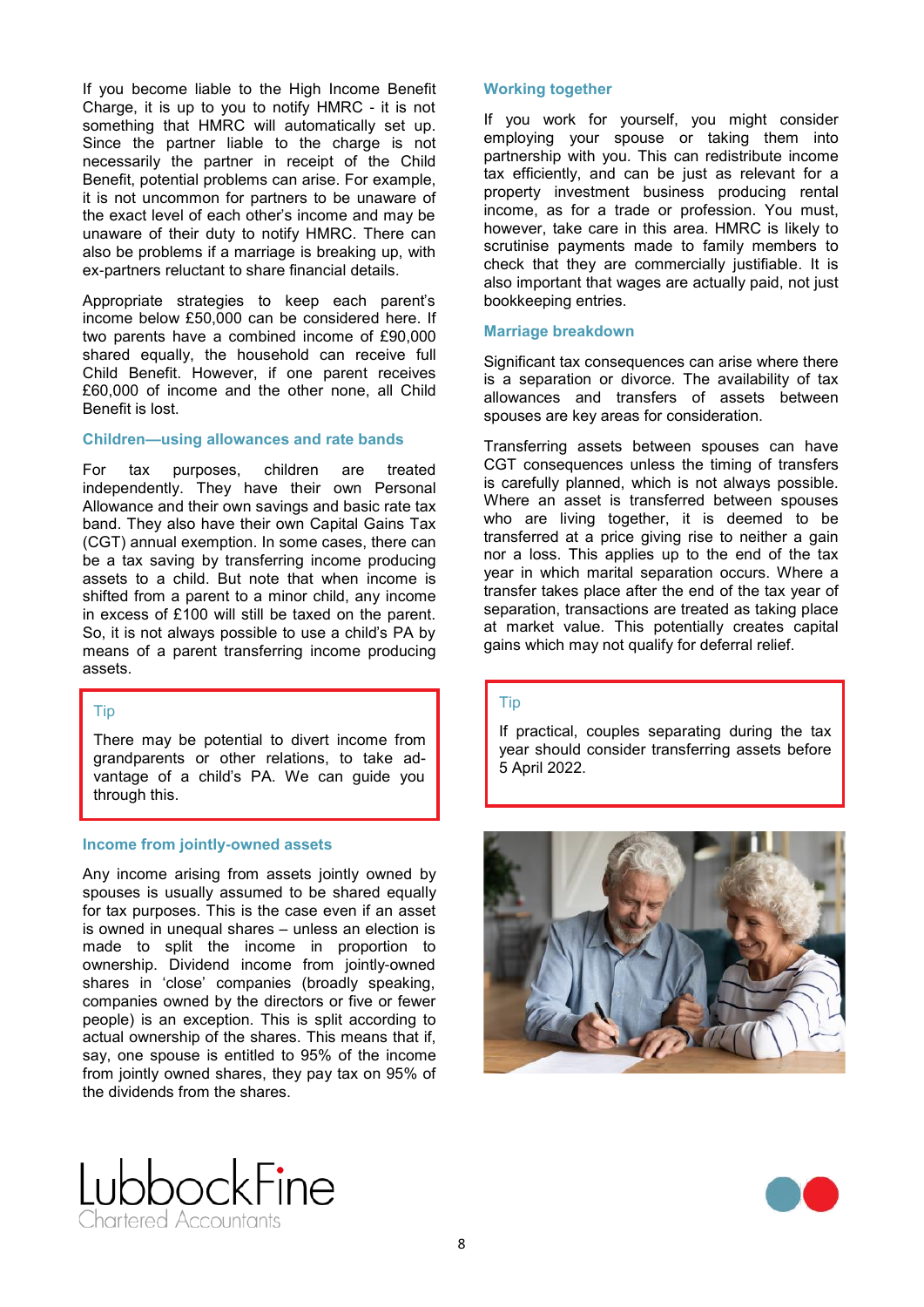### **Giving to charity**

If you make a charitable donation under the Gift Aid scheme, the charity can claim back 20% basic rate tax on any donations. Using Gift Aid can also generate a refund for higher rate and additional rate taxpayers. Higher rate taxpayers can claim back the tax difference between the higher rate and basic rate on the donation. A cash gift of £80 thus generates a refund of £20 for the charity, which receives £100. The donor claims back tax of £20, making the net cost of the gift only £60 (or £55 for an additional rate taxpayer).

Donors may need to check that they have paid enough tax (including CGT) to cover the Gift Aid claim, as otherwise the difference will need to be paid back to HMRC on their tax return.

### Tip

Making a charitable donation under Gift Aid reduces income when it comes to possible restriction of the personal allowance. It is thus most beneficial for such gifts to be made by the higher rate spouse.

Tax relief against 2021/22 income is possible for charitable donations made between 6 April 2022 and 31 January 2023, providing payment is made before filing the 2021/22 tax return.



### **Inheritance Tax**

Inheritance Tax (IHT) is a tax on assets that you leave behind when you die and on some gifts that you make during your lifetime. Everyone has an IHT free Nil Rate Band (NRB) allowance of £325,000 and a Residence Nil Rate Band (RNRB) of up to £175,000.



However, legacies above this are subject to IHT at 40%. Transfers between UK domiciled spouses are exempt and the survivor will also inherit any unused NRB and RNRB.

The RNRB only applies if the main residence is left to a direct descendant (i.e. children, grandchildren, adopted children, foster children etc.) and may be tapered away if the total estate is valued over £2 million at the time of death. It is tapered at a rate of £1 for every £2 your estate is valued over £2 million.

There are also some other very important mitigating factors. Pension assets will nearly always avoid IHT. Qualifying business assets and AIM stocks are exempt from IHT. In addition, if at least 10% of the estate is left to a registered charity, the charitable bequest will be IHT-free, and the remainder of the estate will attract a discounted IHT rate of 36% (instead of 40%).

### **Annual gift allowance**

Everyone can gift £3,000 per year and this gift will be outside the estate for IHT purposes immediately. If you have not used your 2020/21 annual gift allowance, you can carry that forward one year and make gifts totalling £6,000 in the 2021/22 tax year. It is also possible to gift up to £250 to anyone without being liable to IHT.

### **Gifts out of surplus income**

A valuable exemption from IHT applies to gifts out of surplus income. The exemption applies to both outright gifts and gifts into trust where a 'normal' pattern has been established. We can assist in reviewing whether a suitable pattern has been established as well as quantifying the relief available.

### Tip

Rather than make an outright gift to your family now, you can gift capital to a Trust for their future benefit without an immediate charge to IHT if the gift is within the available NRB.

A Trust is a legal arrangement to protect assets that can also be used as a means of potentially reducing your IHT liability. We are happy to discuss different types of Trusts, their tax treatment and their features.



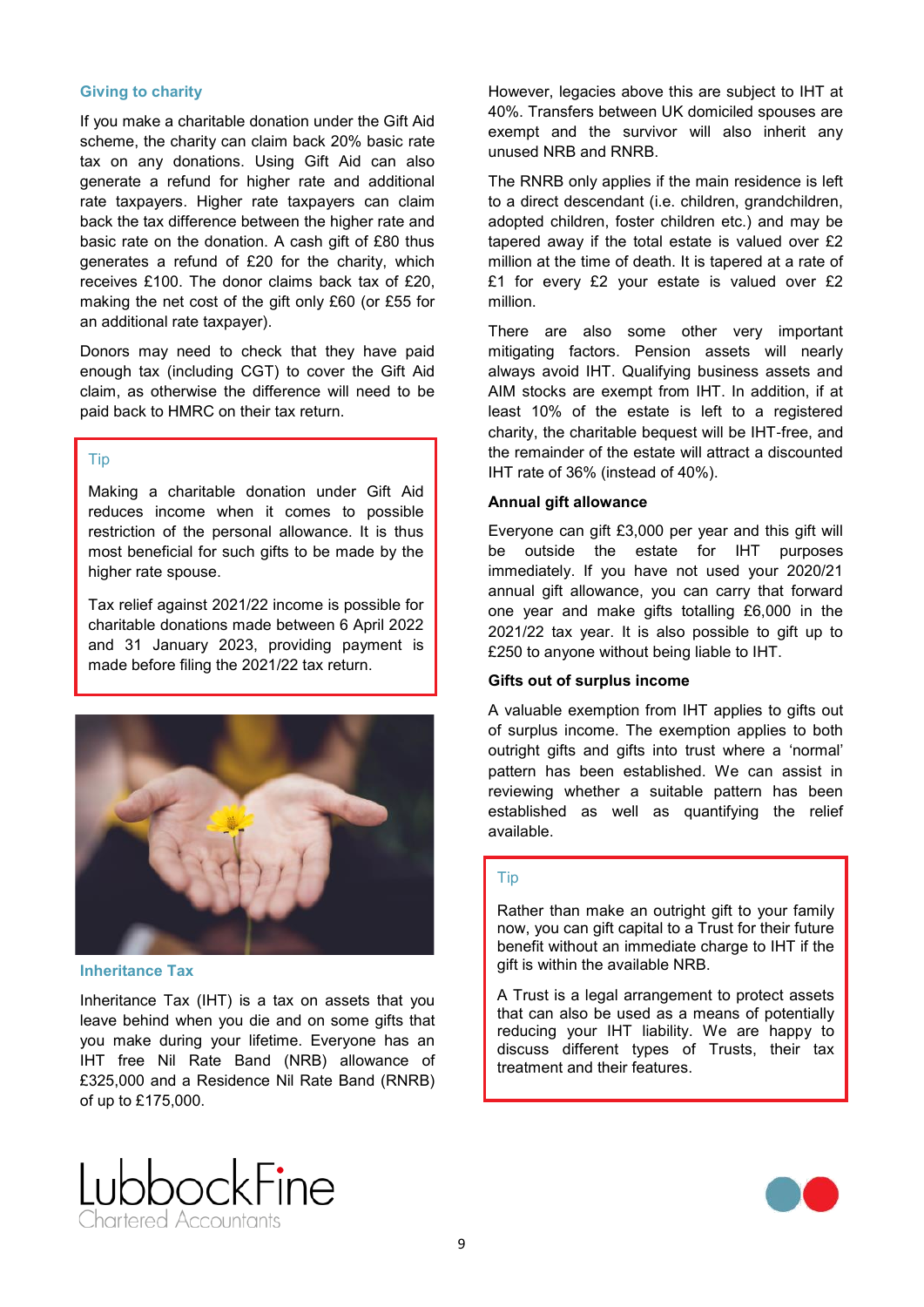### <span id="page-9-0"></span>**Pensions, savings and investments**

### **Pensions**

Pensions provide significant planning opportunities. The Annual Allowance (AA) is the maximum you can contribute to a pension and still obtain tax relief and is normally £40,000. This AA however, starts getting reduced if 'adjusted income' is above £240,000. For every £2 Adjusted Income that exceeds £240,000, £1 of pension annual allowance is lost, down to a minimum tapered annual allowance of £4,000 where adjusted income is £312,000 or more.

Exceeding the AA can result in a clawback charge. However, in many circumstances you may have unused AA from the three previous years which can be used in 2021/22 and give you the ability to make a significant contribution without incurring a charge. Please contact us for advice specific to your circumstances.

### Tip

It is now possible to pass pension benefits down generations whilst retaining tax benefits. To be able to do this, your pension needs to be in the right contract. Ask us more about this.



### **Money Purchase Annual Allowance (MPAA)**

If you trigger the MPAA, you will be restricted to the £4,000 annual allowance and will not be able to carry forward any unused allowances from previous years. There are various triggers for the MPAA but a couple of the more common ones are taking your entire pension pot as a lump sum or taking income from flexi access drawdown.

### Tip

Care should be taken when drawing pension benefits if there is a possibility that you may want to fund a pension later.

nartered Accountants

### **Savings and investments**

The Savings Allowance means a certain amount of savings income, such as bank and building society interest, can be earned tax free. In the current financial year, this is up to £1,000 for basic rate taxpayers; up to £500 for those paying higher rate tax; and nil for additional rate taxpayers.

Useful tax relief can be produced by investing in smaller companies that have the potential to grow much faster than their listed counterparts through the Seed Enterprise Investment Scheme (SEIS), Enterprise Investment Scheme (EIS), Venture Capital Trusts (VCTs), or via Social Investment Tax Relief.

EIS and SEIS provide income tax relief (at 30% or 50% respectively) on new equity investment in qualifying unquoted trading companies. This can also provide a valuable deferral or exemption of CGT due on other disposals. EIS contributions can be carried back one year to reduce the previous year's tax liabilities but care should be taken with the timing of a contribution if this is the intention as not all EIS products will invest the contribution in time.

Venture Capital Trusts invest in shares of unquoted trading companies. If you invest in a VCT you are exempt from tax on dividends and on any capital gains arising from disposal of the shares. Income tax relief at 30% can be available on subscriptions for VCT shares, subject to certain conditions.

### Tip

If you are interested in making tax-efficient investments such as EIS or SEIS, you will need to ensure the investments are made before 5 April 2022 to carry back the relief to 2020/21. There is no carry back facility with VCT investments.

Individual Savings Accounts ('ISAs') remain a popular investment. Savings held within an ISA are free of income tax and capital gains tax. Investment must of course be made before 5 April 2022 to take advantage of the limits set for 2021/22. The maximum you can save is £20,000 in 2021/22 or £9,000 for a Junior ISA.

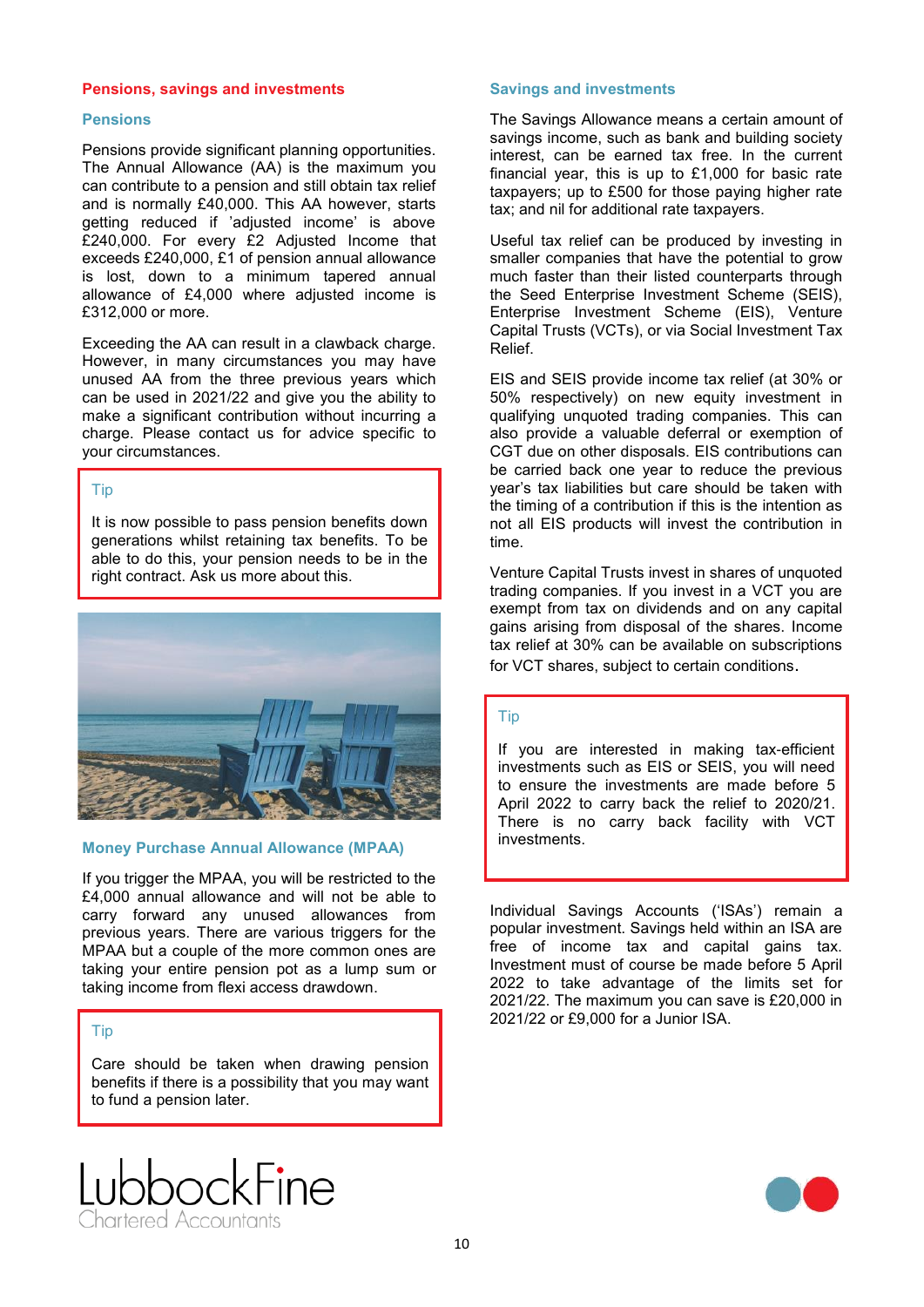### <span id="page-10-0"></span>**Planning areas for Non-UK domiciled taxpayers**

The end of the tax year can trigger a number of key decision points for taxpayers who are not domiciled in the UK under general principles, due to personal and family ties to another country ('non-doms').

### Tip

As ISA investment limits cannot be carried into future tax years, check that family members make maximum use of the limits available for this year

This includes:

- Non-doms who first became UK-resident in the 2007/08 tax year (and have been here ever since) will become deemed domiciled for all tax purposes from 6 April 2022. Many planning opportunities to mitigate income tax, CGT or IHT will be lost after this date, so a full review of income and assets would be recommended as soon as possible. Nondoms who will become deemed domiciled in April 2023 should also start reviewing their position in the coming months to maximise the scope for any planning.
- Those who have been claiming the remittance basis of taxation since arriving in either the 2015/16 or 2010/11 tax years will need to consider whether to pay a remittance basis charge ('RBC') of £30,000 or £60,000 going forward, or whether restructuring can minimise the impact of opting for the arising basis to avoid paying the RBC.
- Non-doms who first claimed the remittance basis in 2017/18 should consider whether to make a capital loss election before 5 April 2022 if they have not already done so.

Trustees of offshore trusts with UK resident beneficiaries may wish to review the 'relevant income' or 'stockpiled gains' status of the Trust and any underlying holding structures in case action can be taken before 5 April to maximise tax efficiency.

-ine

phockl

nartered Accountants

Where the settlor or a beneficiary will become deemed domiciled on 6 April 2022, offshore trustees should consider potential planning such as:

- Making capital payments to beneficiaries while they can still access the remittance basis of taxation.
- Accelerating the realisation of trust capital gains and/or trust non-reporting fund gains before 6 April 2022.
- Restructuring any loans to ensure they are on an 'arm's length basis', in order to avoid the trust becoming 'tainted', whereby all future trust income and gains (including in underlying companies) could be assessed on the settlor on the arising basis.

### Tip

Offshore trusts created by non-doms can be valuable structures to maintain family wealth for future generations, but the tax implications of distributions can require careful management.

It can be beneficial to monitor this regularly even if no distributions are expected for some time. Our specialist team are happy to help.



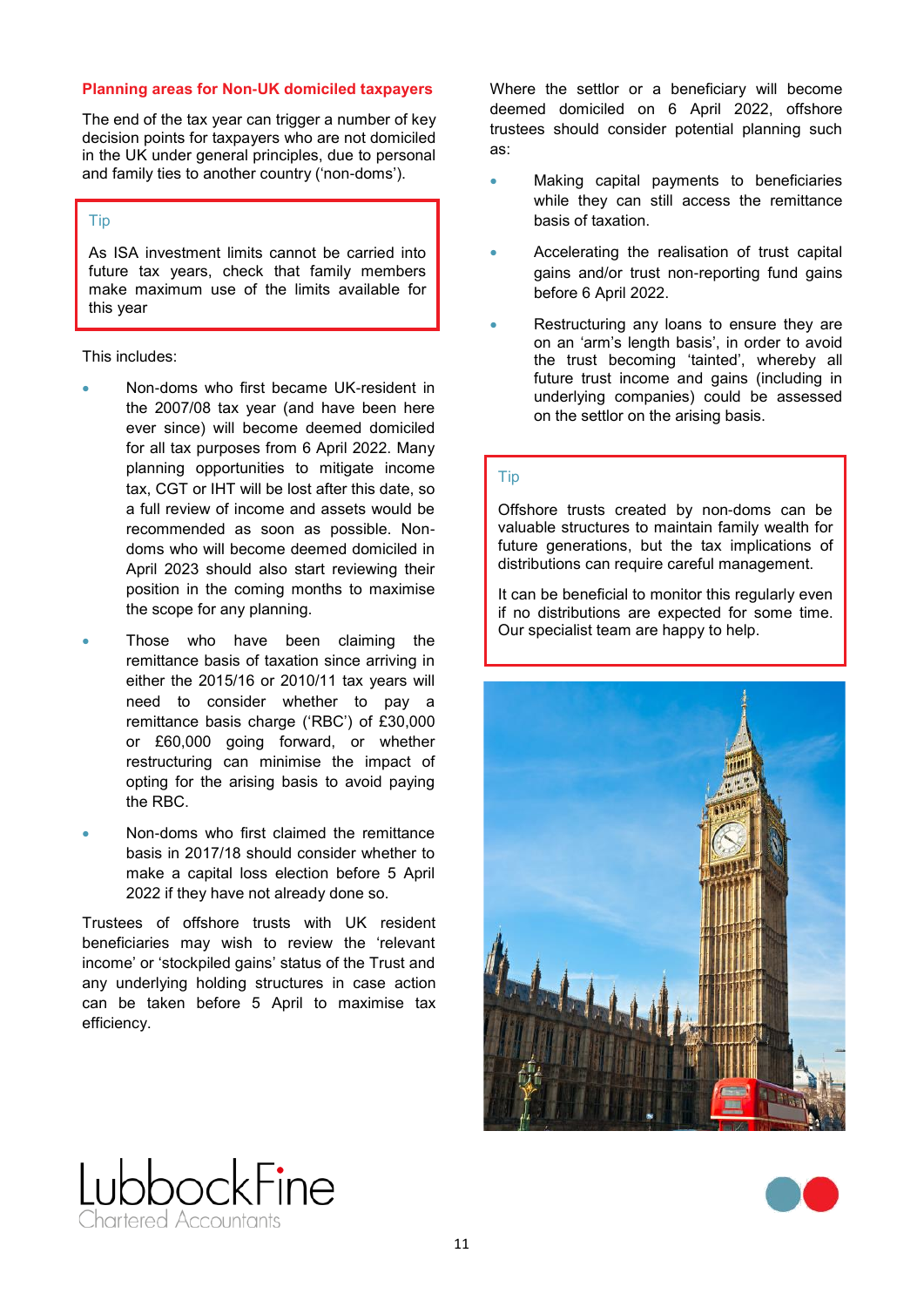### <span id="page-11-0"></span>**Get in touch**

If you require further assistance with any of the topics mentioned in this guide, or want to discuss your options in more detail, we're here to help.

### Current clients

Please speak to your usual Lubbock Fine or Lubbock Fine Wealth Management contact, who will be happy to assist you further

### New enquiries

There are several ways to **[contact us:](https://www.lubbockfine.co.uk/contact-us)** 

- Email: enquiries@lubbockfine.co.uk
- Tel: +44 (0)20 7490 7766

Alternatively, you can contact our team using their details below.

### **Lubbock Fine Lubbock Fine Wealth Management**



**Phil Moss** Tax Partner PhilMoss@lubbockfine.co.uk



**Andrew Tricker Director** AndrewTricker@lfwm.co.uk



**Matthew Spencer** Tax Director MatthewSpencer@lubbockfine.co.uk



**Görkem Gökyiğit** Chartered Financial Planner GorkemGokyigit@lfwm.co.uk



**David Portman** Tax Director DavidPortman@lubbockfine.co.uk